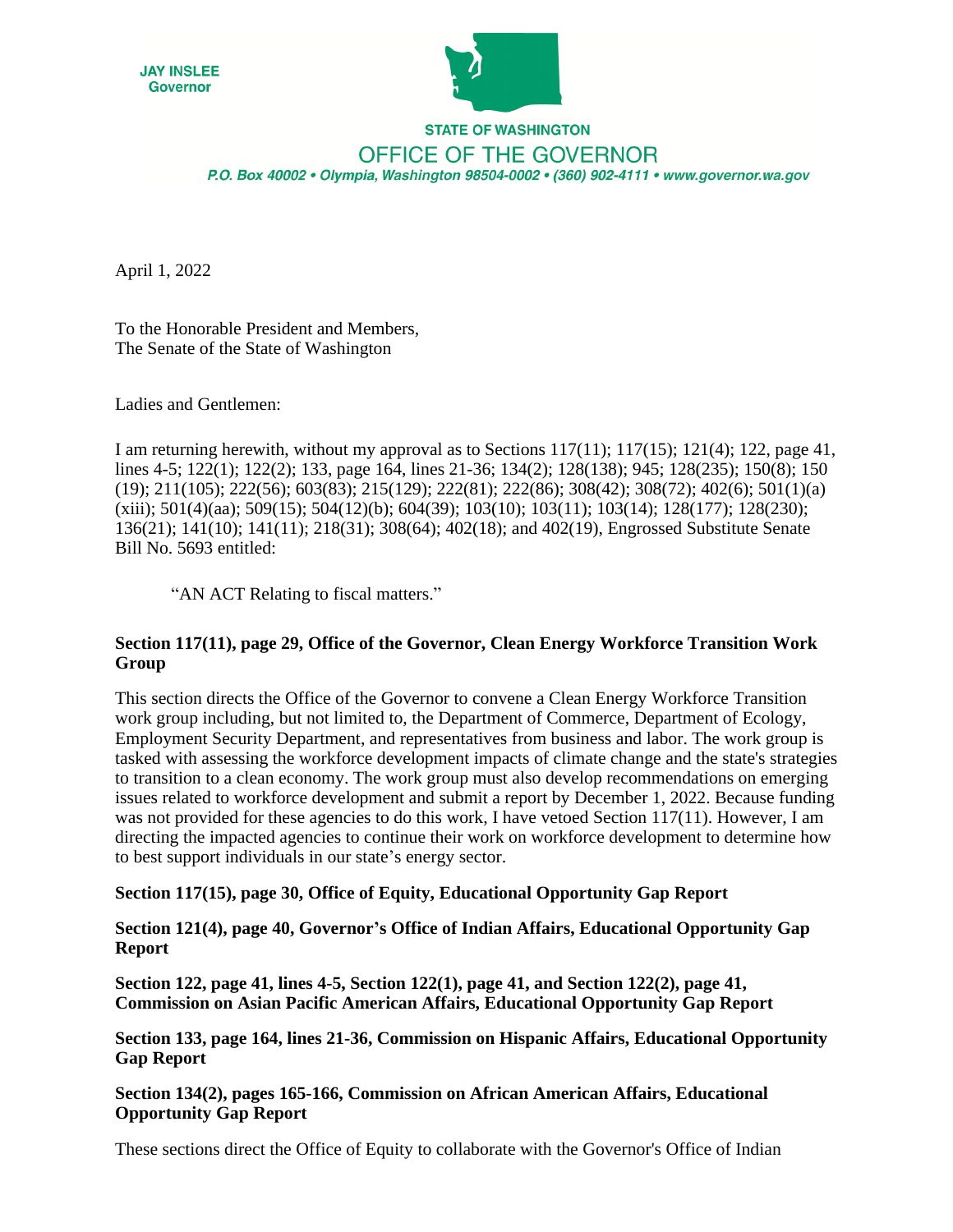Affairs, Commission on Asian Pacific American Affairs, Commission on Hispanic Affairs, and Commission on African American Affairs to engage contractors to conduct a detailed analysis of the educational opportunity gaps for students of color. The provisos in the final budget do not reflect the intent of the legislative members of the Educational Opportunity Gap Oversight and Accountability Committee, and they requested that I veto these sections to allow for updated provisos to be enacted next session. Therefore, I have vetoed Section 117(15); Section 121(4); Section 122, page 41, lines 4-5; Section 122(1); Section 122(2); Section 133, page 164, lines 21-36; and Section 134(2).

#### **Section 128(138), page 111, and Section 945, pages 809-810, Department of Commerce, Broadband Deployment Task Force**

Section 945 creates the Broadband Deployment Task Force to be chaired by the Legislature and staffed by the Department of Commerce. Because it is not appropriate for the executive branch to staff a legislative task force, I have vetoed Section 945. Because Section 945 is vetoed, the funding for the department to staff the task force is no longer needed. Therefore, I have also vetoed Section 128(138).

#### **Section 128(235), pages 147-148, Department of Commerce, Electric Grid Resilience**

We have multiple state agencies working to ensure that our electric grid continues to reliably provide power to Washingtonians. The requirements in this section are redundant to planning efforts already under way at the Utilities and Transportation Commission, Department of Commerce, and Northwest Power and Conservation Council. While we welcome additional resources for scenario planning and modeling, the Northwest Power and Conservation Council should perform that work because it aligns with its existing forecasting and modeling work. For these reasons, I have vetoed Section 128(235).

#### **Section 150(8), page 207, Consolidated Technology Services, Reporting Requirements for Health and Human Services Coalition**

The Office of the Chief Information Officer evaluates budget requests related to information technology projects from all state agencies and provides funding recommendations each fall as required by statute. This section would require the Health and Human Services Coalition agencies to submit budget details to the OCIO each July. This is in addition to the information these agencies already submit to the OCIO. This reporting is redundant and would create extra work for the agencies involved with no value added. For this reason, I have vetoed Section 150(8).

#### **Section 150(19), page 213, Consolidated Technology Services, Automated Decision Systems**

This section requires the Office of the Chief Information Officer (OCIO) to develop universal requirements for agencies interested in developing or procuring an automated decision system by June 30, 2022. Additionally, all agencies would be required by January 1, 2023 to submit an inventory of any automated decision system in use. These decision systems use data and algorithms to make decisions with varying degrees of human oversight or intervention. The timeline to develop a meaningful framework is not feasible with pressing technology threats that must be addressed by the OCIO. For this reason, I have vetoed Section 150(19). I am directing Consolidated Technology Services to develop guidance for agencies' procurement and use of automated decision systems and to conduct a preliminary inventory of these systems currently in use by November 30, 2023.

### **Section 211(105), page 318, Health Care Authority, Behavioral Health Support Specialists**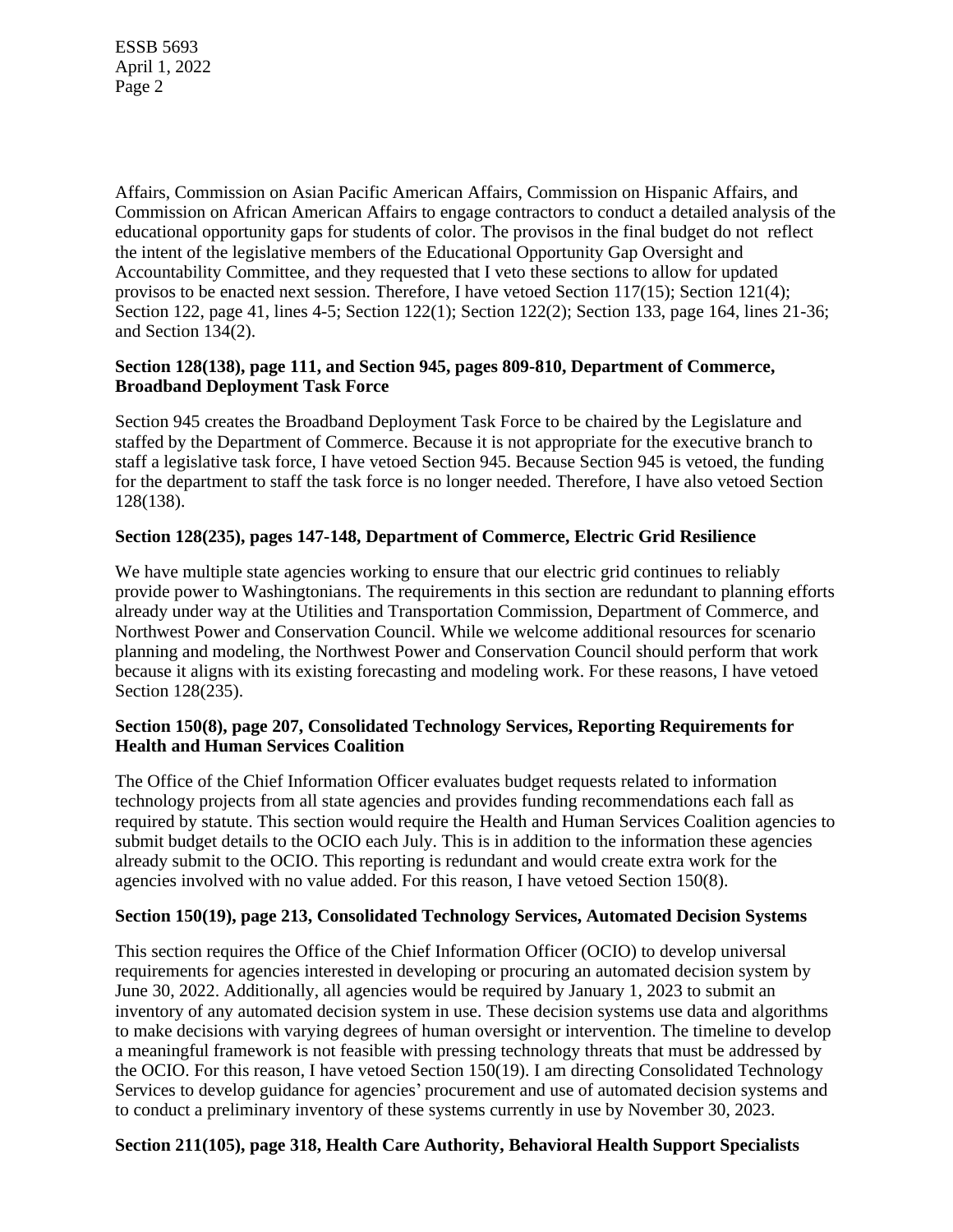## **Section 222(56), page 426, Department of Health, Behavioral Health Support Specialists**

### **Section 603(83), page 710, University of Washington, Behavioral Health Support Specialists**

These sections provide funding solely for the University of Washington to collaborate with the Department of Health and the Health Care Authority to develop a licensure and regulatory program for behavioral health support specialists, consistent with the provisions in Engrossed Second Substitute Senate Bill 5884. The Department of Health cannot develop a licensure and regulatory program because the authority for this section was not enacted by the Legislature. This work is premature until the substantive law is passed. For this reason, I have vetoed Section 211(105), Section 222(56), and Section 603(83).

#### **Section 215(129), pages 381-383, Health Care Authority, Involuntary Treatment Act Task Force**

This section creates a task force focused on individuals refusing services for involuntary behavioral health treatment who are then referred to the state hospitals for forensic competency evaluation and restoration. The task force would identify alternate treatments for people with one or more violent offenses who are having trouble locating a community placement and for obtaining medical clearance. This proviso requires the task force to complete a preliminary report by October 15, 2022 and submit a final report by December 1, 2022, which is not enough time to complete the work. For this reason, I have vetoed Section 215(129).

### **Section 222(81), pages 431-432, Department of Health, Criminal Justice Integrated Data System Task Force**

This section provides funding for the Department of Health to convene a criminal justice integrated data system task force. The task force includes members or their designee from the executive and judicial branches and from various criminal justice associations. By December 1, 2022, the task force is required to submit a report to the Legislature with recommendations, an implementation plan and a feasibility study for the creation of a criminal justice integrated data system. Additionally, funds are provided for the department to contract with the Washington Association of Coroners and Medical Examiners to conduct a study of the shortage of board-certified forensic pathologists and recommend steps to foster a more robust forensic pathology community. The funding provided for this task force is insufficient to complete this work by the December 1, 2022 timeline. Additionally, it is more appropriate for the Office of Financial Management to convene this data work group. For these reasons, I have vetoed Section 222(81).

### **Section 222(86), pages 433-434, Department of Health, Behavioral Health Work Group**

This section provides funding for the Department of Health to convene a work group to study the root cause of behavioral health issues in Washington communities. The work group is required to provide a progress report to the governor and Legislature by December 15, 2022, and a final report with recommendations by June 30, 2023. The funding provided was insufficient to complete the work within the required timeframe. For this reason, I have vetoed Section 222(86).

### **Section 308(42), page 547, Department of Fish and Wildlife, Salmon Data Analysis and Modeling**

This section provides funding to improve salmon population data analysis and modeling to better manage salmon fisheries and collaborate with tribal co-managers on fisheries allocations as part of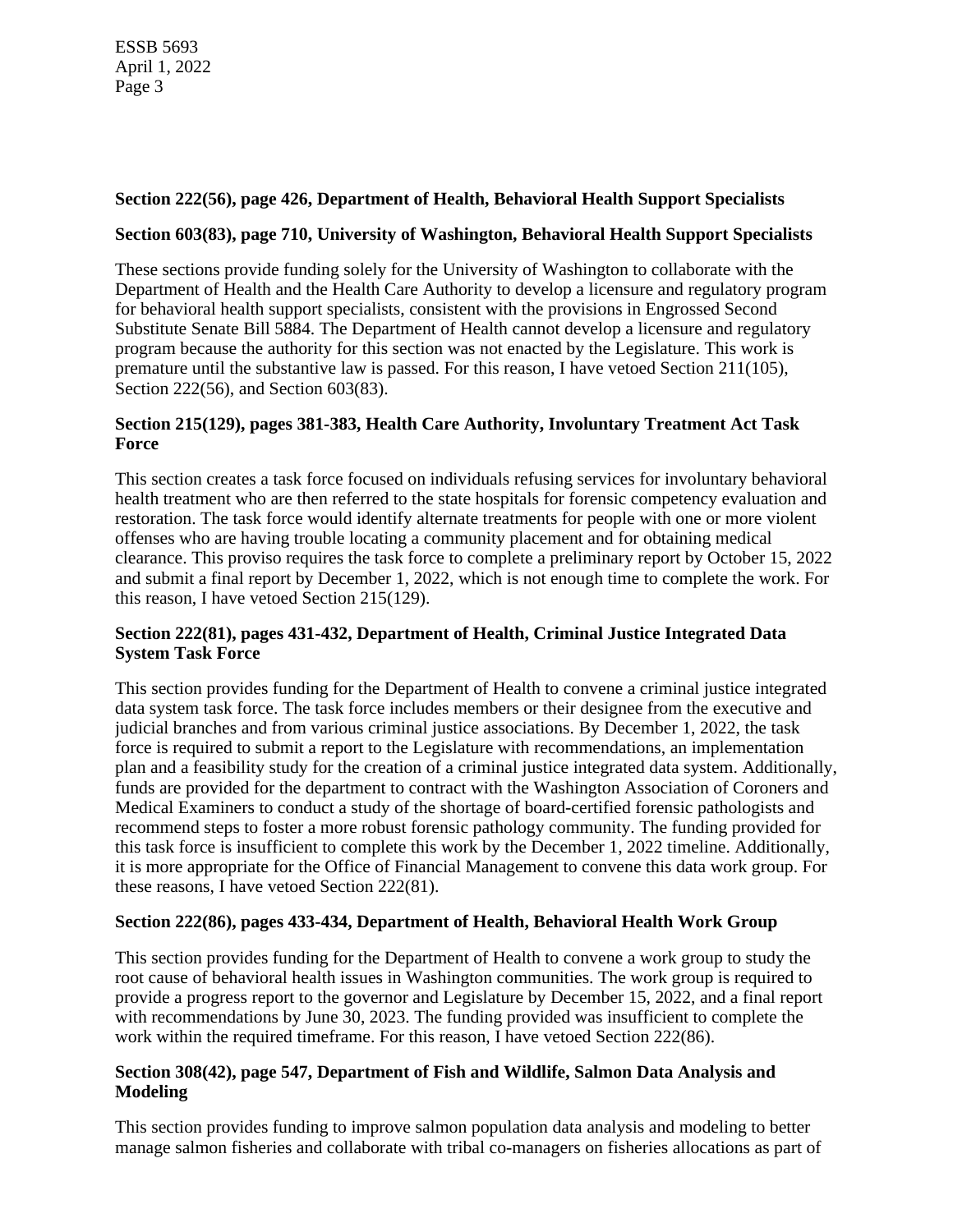the North of Falcon process. This proviso also requires the Department of Fish and Wildlife to make all state-generated documents and notes that were part of the North of Falcon process available for public review once the process is completed. I support this funding and enhancing our ability to manage fisheries. However, it is important for the state and tribal co-managers to have successful sovereign-to-sovereign negotiations. The requirements in this proviso will make this more difficult. For this reason, I have vetoed Section 308(42).

### **Section 308(72), page 553, Department of Fish and Wildlife, Report on Annual Fishery Harvest Impacts**

This section requires the Department of Fish and Wildlife to complete a report on annual fish harvest impacts from 2010-2020. Compiling this information with the level of detail required by the proviso is a more cost intensive effort than is supported by the funding provided in the proviso. For this reason, I have vetoed Section 308(72). However, I am asking the department to make available to the public the pre-season and post-season assessments of Chinook and coho escapement and harvest from the Fishery Regulation Assessment Model (FRAM) for Puget Sound and the coast for the same years.

### **Section 402(6), page 583, Washington State Patrol, Firefighter Apprenticeship Training Program**

This section increases the funding for the firefighter apprenticeship training program by \$300,000. There is not enough revenue in the account to support this increase in expenditure. For this reason, I have vetoed Section 402(6).

### **Section 501(1)(a)(xiii), pages 589-590, Office of the Superintendent of Public Instruction, Out of State Special Education Services**

#### **Section 501(4)(aa), pages 603-604, Office of the Superintendent of Public Instruction, Allergic Reactions Report**

### **Section 509(15), pages 638-639, Office of the Superintendent of Public Instruction, Services for Preschool Students with Disabilities**

These sections require the Office of the Superintendent of Public Instruction (OSPI) to collect and disseminate school district data on allergic reactions, out-of-state special education services, and services for preschool students with disabilities. This data is currently not being collected at the state level and would be an administrative burden for OSPI and school districts to produce this data, especially retroactively, without a clear intent for the use of the data once collected. More clarity is needed regarding the problems to be solved so that the right types of data and analysis can be collected and completed to inform decisionmakers. For these reasons, I have vetoed Section 501(1) (a)(xiii), Section 501(4)(aa), and Section 509(15). I have asked OSPI to work with legislators to clarify the problems, identify the data needed, and devise a path forward.

#### **Section 504(12)(b), page 620, Office of the Superintendent of Public Instruction, Transitional Kindergarten**

This section requires the Office of the Superintendent of Public Instruction to establish rules regarding exceptions to uniform entry qualifications for kindergarten admission. This section caps the appropriations for transitional kindergarten at the fiscal year 2022 funding level while allowing school districts to use local levy revenue for any expansion of the program. Because this would limit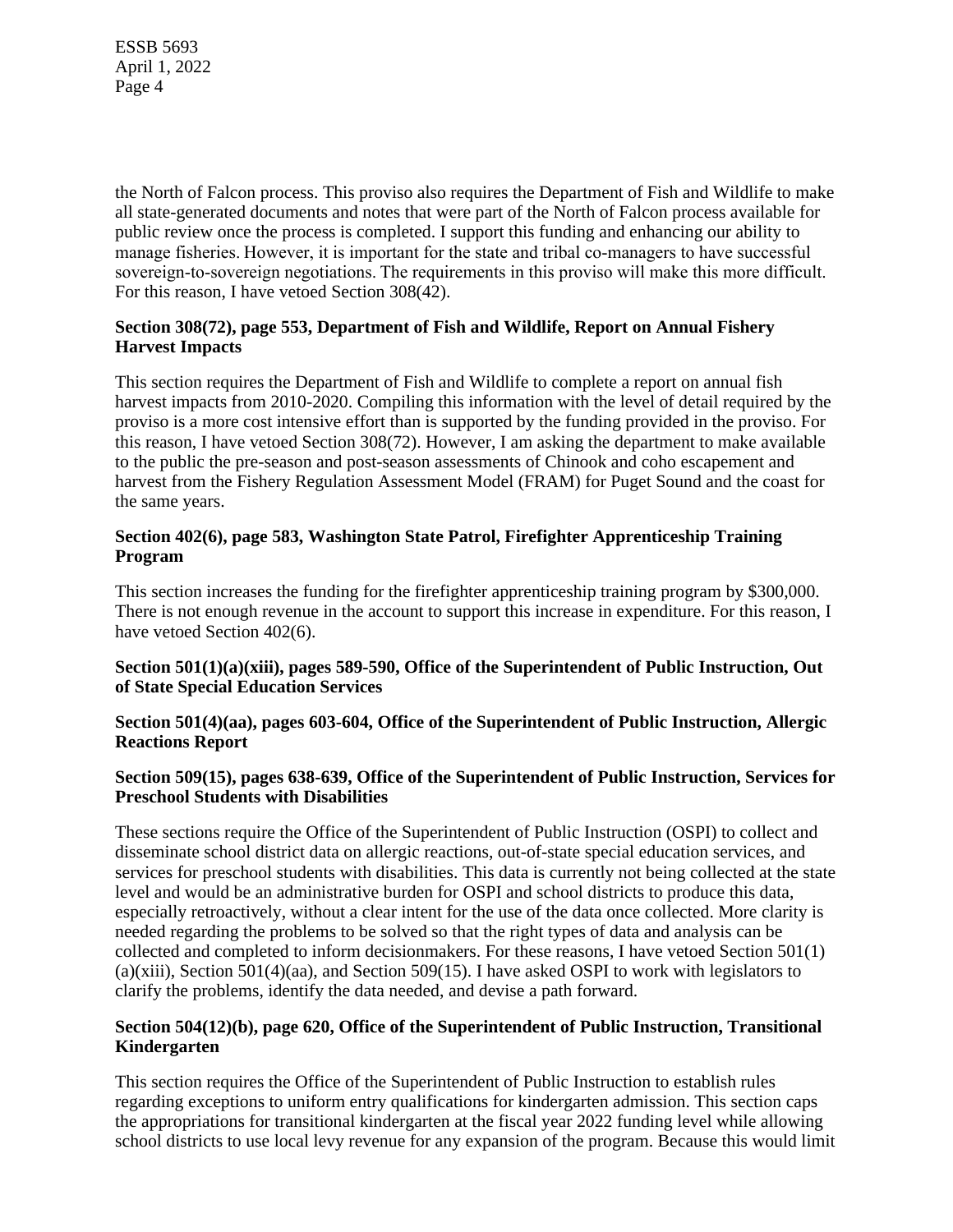school services for our young learners during and after the pandemic, I cannot support this proviso. Therefore, I have vetoed Section 504(12)(b). However, I request that the OSPI, upon the conclusion of a Washington State Institute for Public Policy study, work with agencies and stakeholders under the rulemaking authority in RCW 28A.225.160 to further define how school districts may grant exceptions to the uniform entry qualifications based on the ability, or the need, or both, of an individual student as laid out in statute.

#### **Section 604(39), pages 718-719, Washington State University, Columbia River Commercial Gillnet Fishery Mortality Study**

This section requires the Washington State Academy of Sciences to review the Department of Fish and Wildlife's fishery-related mortality estimates for wild salmonid stocks from conventional and alternative commercial fishing gear authorized for use within the lower Columbia River nontribal salmon fisheries. Commercial fishing mortality rates have been studied by WDFW, the tribes, and universities. Mortality estimates related to Endangered Species Act-listed salmonids are already reviewed and approved by NOAA Fisheries. Although better estimates of commercial mortality could potentially be helpful, any review of fishing mortality rates should also include a review of mortality from recreational fishing. For this reason, I have vetoed Section 604(39).

The following sections provided funding to agencies to implement bills which did not pass the Legislature. Because the funding has lapsed, I have vetoed Section 103(10), Section 103(11), Section 103(14), Section 128(177), Section 128(230), Section 136(21), Section 141(10), Section 141 (11), Section 218(31), Section 308(64), Section 402(18), and Section 402(19).

#### **Section 103(10), page 8, Joint Legislative Audit and Review Committee, HB 1924, Hog Fuel Tax Exemption**

**Section 103(11), page 8, Joint Legislative Audit and Review Committee, SHB 1792, Hydrogen** 

**Section 103(14), page 9, Joint Legislative Audit and Review Committee, ESSB 5004, Medical Marijuana Tax Exemption** 

**Section 128(177), page 127, Department of Commerce, E2SHB 1099, Comprehensive Planning** 

**Section 128(230), page 146, Department of Commerce, ESSB 5803, Wildfires/Electric Utilities** 

**Section 136(21), page 177, Department of Revenue, SB 5983, Cannabinoid Regulations** 

**Section 141(10), page 186, Liquor and Cannabis Board, ESSB 5004, Medical Marijuana Tax Exemption** 

**Section 141(11), page 186, Liquor and Cannabis Board, SB 5983, Cannabinoid Regulations** 

**Section 218(31), page 391, Criminal Justice Training Commission, ESB 5919, Police Use of Force** 

**Section 308(64), page 551, Department of Fish and Wildlife, SHB 1508, Sanitary Shellfish Control** 

**Section 402(18), page 586, Washington State Patrol, SSB 5880, Fire Sprinkler Contractors**